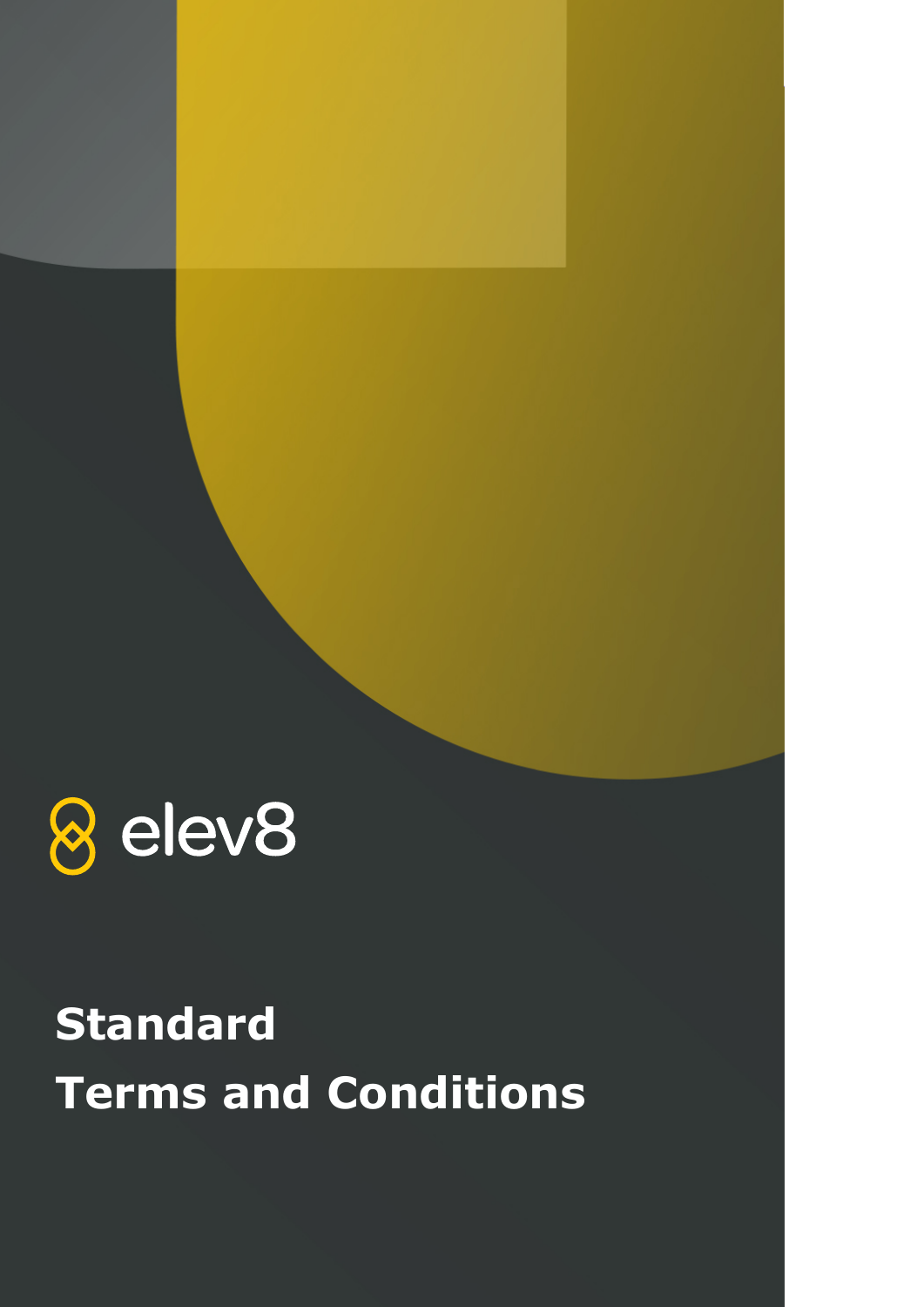



# Standard Terms and Conditions

These Standard Terms and Conditions (T&C's) (together with any Proposal and Elev8's Privacy Policy (hereinafter referred to collectively as the "Agreement") constitutes a binding contract on the person or entity identified in a Proposal ("Customer") and govern the use of and access to the Services by Customer and any individual authorized by the Customer to use the Services.

By accepting the Agreement, by using any services offered by the Elev8 entity stated in the Proposal ("**Elev8**") or by executing a Proposal, the Customer agrees to be bound by the Agreement. Customer and Elev8 hereby agree as follows:

## **1. SERVICES**

1.1 **Engagement of Services**. Elev8 agrees to provide certain services to the Customer as described in the Proposal (the "**Services**") during the Term (as defined below), as the parties may agree to in writing from time to time in one or more proposals (each, a "**Proposal**"), each of which shall be deemed to constitute an integral part of this Agreement and each of which incorporates the terms of this Agreement by reference. In the event of a conflict between any Proposal and these T&C's, the Proposal will prevail. Capitalized but undefined terms used in any Proposal will have the meaning first ascribed to them in these T&C's.

#### **2. CHARGES AND PAYMENT**

2.1 Fees. In consideration for the performance of the Services during the Term, Customer shall provide to Elev8 the consideration as described in the applicable Proposal (the "**Fees**").

2.2 Payment Terms. Upon the issuance and presentation of an invoice by Elev8, the Customer shall pay each invoice due and submitted to it, within 30 days of receipt, to the bank account indicated on the issued invoice, unless otherwise stated in the Proposal. All amounts due under the Agreement from the Customer to Elev8 shall be paid by in full without any set-off, counterclaim,

deduction or withholding (other than any deduction or withholding of tax as required by  $\begin{array}{c} \n\text{law} \\ \n2.3\n\end{array}$ 

2.3 Delinquent Payments. **Fees are due and payable as stated in clause 2.2 above unless otherwise set forth in the Proposal**. If Fees remain unpaid beyond the due date for payment, the Customer shall pay interest on the overdue sum from the due date until payment of the overdue sum. Outstanding invoices shall accrue interest of 2.5% monthly rate and in any event Elev8 may suspend all Services until payment is made in full or at its discretion decide to terminate the Agreement as per the provisions of clause 3.2 below.

2.4 Termination Charges. If the Customer decides to terminate the Agreement at any time during the Term, the following charges will be applied according to the notice period: (i) up to 10 (ten) days' notice, the Customer shall pay 30% of the Fees; (ii) up to 21 (twenty-one) days' notice, the Customer shall pay 15% of the Fees and (iii) up to 30 (thirty) days' notice the Customer shall not pay any percentage charge on the Fees. For the avoidance of doubt, all other costs and expenses incurred by Elev8 for the provision of the Services which cannot be averted as a cause of termination, including but not limited to, any Fees accrued up to the date of termination, shall be paid by the Customer regardless of the notice period for termination.

# **3. TERM AND TERMINATION**

3.1 Term. This Agreement will commence on the date set forth in the Proposal (the "**Services Start Date**"), and unless terminated according to -clause 3.2 below, shall remain in effect until the end of the Term set forth in any current Proposal (the "**Term**").

3.2 Termination. Either party may terminate this Agreement at any time with immediate effect (i) upon the other party's breach of any material provision of this Agreement that remains uncured for thirty (30) days after receiving written notice of such breach; or (ii) if the other party becomes the subject of a petition in bankruptcy or any other proceeding relating to insolvency, receivership, liquidation, or assignment for the benefit of creditors. For the avoidance of doubt, Customer's failure to pay any Fees when due shall be deemed a breach of a material provision of this Agreement.

3.3 Effect of Termination of the Agreement. Subject to clause 2.4 the Customer shall within 30 days from the date of termination pay to Elev8 all of Elev8's outstanding unpaid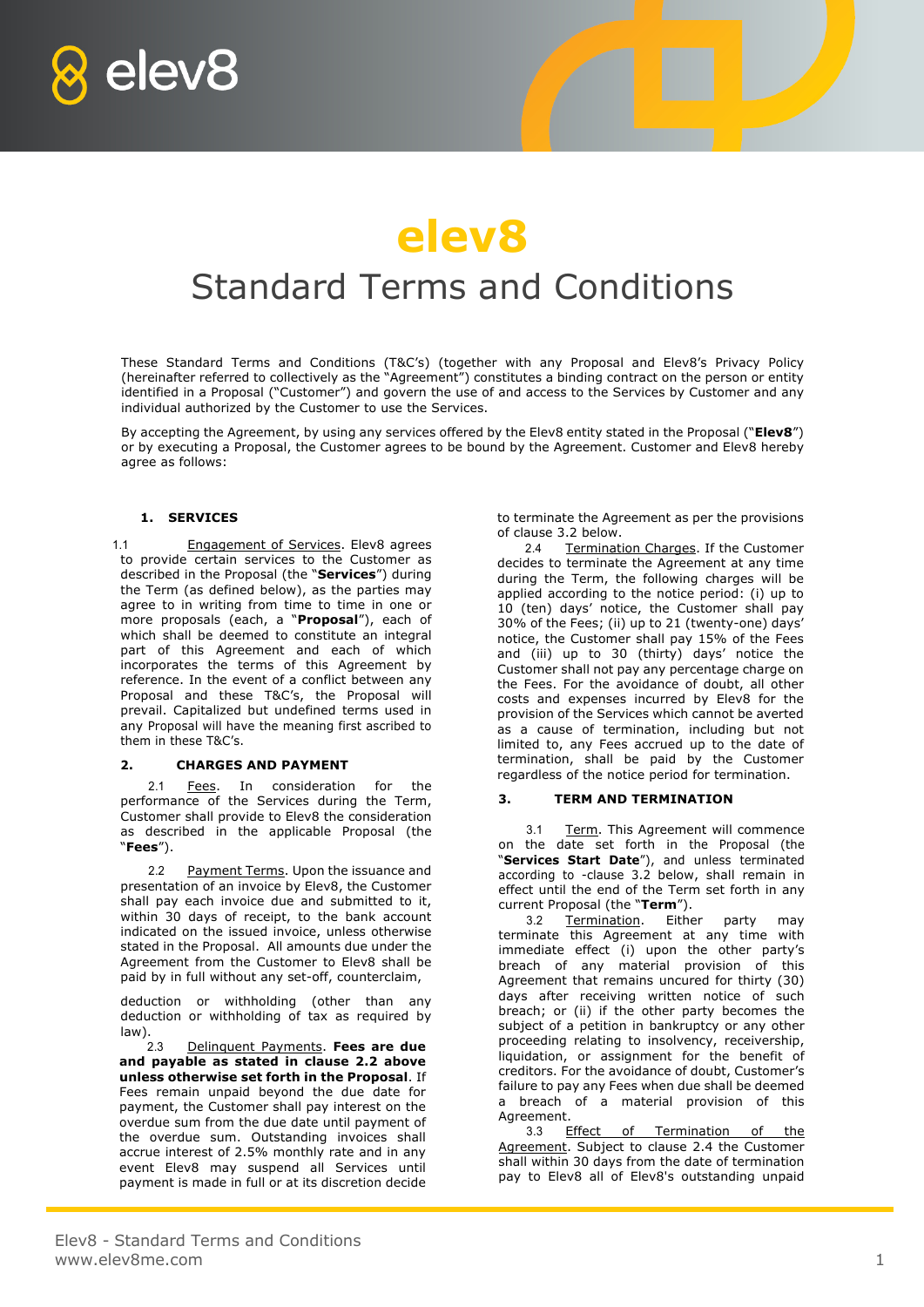

invoices and interest and, in respect of Services supplied but for which no invoice has been submitted, Elev8 may issue and submit an invoice, which shall be payable within 30 days from receipt. The termination of a certain Proposal shall not affect the validity and operation of any other Agreement in place between the Customer and Elev8, unless otherwise agreed by the parties.

3.4 Survival. All sections of the Agreement which by their nature should survive termination will survive, including without limitation, accrued rights to payment, use restrictions and indemnity obligations, confidentiality obligations, warranty disclaimers, and limitations of liability.

3.5 Return of Materials. Upon the termination or expiration of this Agreement and upon a Disclosing Party's written request, each Recipient will return to the Disclosing Party or destroy all copies of all Confidential Information that are in the Recipient's possession or control within a reasonable timeframe to be agreed between the parties.

#### **4. NON-DISCLOSURE AND CONFIDENTIALITY**

4.1 Definition. "**Confidential Information**" means any non-public information that relates to the actual or anticipated business, research or development of a party and any proprietary information, trade secrets, and knowhow of a party that are disclosed by one party (the "**Disclosing Party**") to another party (the "**Recipient**") directly or indirectly, in writing, orally or by inspection or observation of tangible items. Confidential Information includes but is not limited to (a) trade secrets, inventions, ideas, processes, formulas, source and object codes, data, programs, other works of authorship, know-how, improvements, discoveries, developments, designs and techniques (hereinafter collectively referred to as "**Inventions**"); (b) information regarding plans for research, development, new products, marketing and selling, business plans, budgets and unpublished financial statements, licenses, prices and costs, suppliers and customers; and (c) information regarding the skills and compensation of employees of the other party. Confidential Information also includes information that is defined as "Confidential Information" under any other agreement between the parties, as well as confidential information of third parties that has been provided to the Recipient hereto. Confidential Information is the sole property of the Disclosing Party.

4.2 Confidentiality. Each party undertakes that it shall not at any time and for a period of five (5) years after termination or expiry of the Agreement, or until the information is no longer considered a trade secret under applicable law, disclose to any person any confidential information, including, without limitation any technical, financial or other data, knowledge, or documents, concerning the business, affairs, customers, clients or suppliers of the other party or any of its Affiliates. For the purposes of this

clause "Affiliate" means, in relation to a party, any legal entity which controls, is controlled by, or is under common control with a party, where "control" means the direct or indirect ownership of more than fifty percent (50%) of the voting securities of that entity, or if the entity has no voting securities, the ability to direct or cause the direction of the management of that entity.. Each party may disclose the other party's confidential information: (i) to its employees, officers, representatives, contractors, subcontractors, or advisers, including those of its Affiliates, who need to know such information for the purposes of carrying out the party's obligations under the Agreement. Each party shall ensure that its employees, officers, representatives, contractors, subcontractors, or advisers, including those of its Affiliates, to whom it discloses the other party's confidential information comply with this clause; and (ii) as may be required by law, a court of competent jurisdiction or any governmental or regulatory authority. In case the parties have signed between them a non-disclosure agreement, such agreement shall prevail over this clause.

## **5. INTELLECTUAL PROPERTY RIGHTS**

5.1 Intellectual Property Ownership. Elev8 owns all patents, rights to inventions, copyright and related rights, trade marks, trade names, rights in confidential information (including knowhow and trade secrets) and any other intellectual property rights either directly or through the benefit of a license whether expressed or implied from a third-party (including any subcontractor), in each case whether registered or unregistered and including all applications (or rights to apply) for, and renewals or extensions of, such rights and all similar or equivalent rights or forms of protection which may now or in the future subsist in any part of the world (the "**Intellectual Property Rights**"), including for the avoidance of doubt any Intellectual Property Rights in the Materials and the Deliverables. Customer acknowledges that the Services are based on Elev8's idea. Except as permitted hereunder, Customer may not claim any right, including Intellectual Property Rights or industrial property rights, trading rights, licenses or computer<br>applications (indicatively methodology, applications (indicatively methodology, algorithms) relating in any way whatsoever to the Services.

5.2 Customer Materials. The Customer grants Elev8 a worldwide, non-exclusive, royaltyfree, non-transferable and revocable license to copy, use and modify all information, materials, equipment and tools, branding, drawings, specifications and data that pre-exist this Agreement and which are owned by and supplied by the Customer to Elev8 (the "**Customer Materials**") for the Term of the Agreement for the sole purpose of enabling Elev8 to provide the Services to and developing the Deliverables for the Customer in accordance with the Agreement.

5.3 Elev8 Materials. Elev8 may use data, software, designs, models, systems and other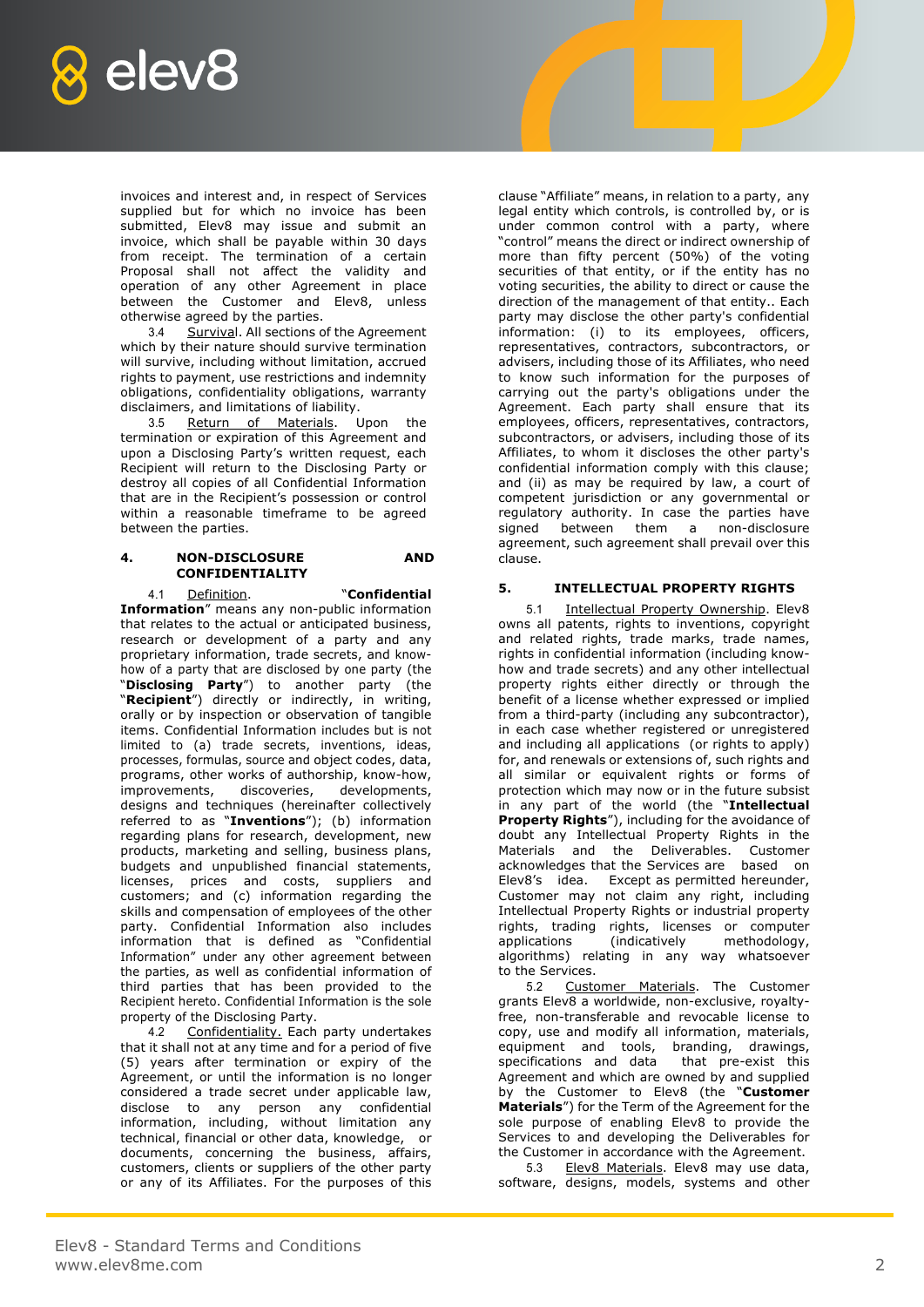

methodologies and know-how ("**Materials**") that it owns in performing the Services. Notwithstanding the delivery of any of the Deliverables, Elev8 retains all intellectual property rights in the Materials (including any improvements or knowledge developed while performing the Services), and in any documents and/or papers compiled in connection with the Services (but not Customer Materials information reflected in them). Upon full payment for the Services, the Customer may use any Materials included in the training provided by Elev8, including but not limited to, reports, presentations, or other communications (the "**Deliverables**"), themselves as permitted by this Agreement, subject to clause 5.4 below.

5.4 Deliverables. Elev8 grants Customer a non-exclusive, royalty -free, non- transferable and revocable license to use and disclose any part or whole of the Deliverables, for the Customer's benefit only, in a manner consistent with the purpose of a particular Service provided by Elev8. Any disclosure of any part or whole of the Deliverables, other than as abovementioned, to other persons is prohibited unless there is prior written consent by Elev8. If the Customer is permitted to disclose the Deliverables (or a portion thereof) under these T&Cs, the Customer shall not alter, edit or modify it from the form the Deliverables were provided by Elev8.

# **6. WARRANTIES**

6.1 Elev8 Warranties. Elev8 represents and warrants that in providing the Services it shall: (i) perform the Services with reasonable care and skill; (ii) ensure that the results through the Services, the Deliverables, and all goods, materials, standards and techniques used in providing the Services are in accordance with industry standards. Other than the above warranties Elev8 provides the Services "AS IS" without any additional representation and warranty of any kind.

6.2 Customer Warranties. The Customer represents that it is duly authorized and licensed to enter into this Agreement and shall: (i) cooperate with Elev8 in all matters relating to the Services; (ii) provide, for Elev8, its agents, subcontractors, consultants and employees, in a timely manner and at no charge, access to the Customer's premises, office accommodation, data and other facilities as reasonably required by Elev8 for the sole purpose of enabling Elev8 to deliver the Services; (iii) provide, in a timely manner, such information as Elev8 may reasonably require, and ensure that it is accurate and complete in all material respects; (iv) observe all reasonable health and safety rules and regulations and security requirements that apply at any of Elev8's Premises and/or other facilities; (v) effect all due payments to Elev8 in a timely manner as per the terms of the Agreement; and (vii) agrees not to dispute or contest Elev8's exclusive rights in or to the Materials and Deliverables at any time during or after the term of this Agreement and shall not attempt to copy, use, modify, reverse engineer (as applicable) and/or create derivative works of the Materials and the Deliverables and any other products or services developed by Elev8.

## **7. INDEMNITIES**

7.1 Force Majeure. Neither party shall be liable for delay or default in the performance of its obligations under this Agreement, if such delay or default is caused by conditions beyond its reasonable control, including but not limited to fire, flood, strikes, accident, epidemic or pandemic declared by WHO, freight embargoes,<br>earthquakes, electrical outages, internet electrical outages, internet interruptions or outages, computer or communications failures, terrorist acts or any acts of God ("**Force Majeure**"), provided that such party notifies the other party within five (5) business days of such event occurring. All performance obligations under this Agreement shall resume when the Force Majeure Event ceases to exist. The performance of the obligations of sections 4 and 5 under these T&Cs remain unaffected during a Force Majeure event.

7.2 Indemnities. Each party ("Indemnifying Party") shall indemnify, defend and hold the other party and its directors, officers, and employees ("Indemnified Party") harmless against all losses, costs, damages, expenses claims, suits and actions including attorneys' fees and other legal expenses, of any nature ("Claims") that the Indemnified Party may suffer, sustain or become subject to, directly or indirectly by reason of a breach, inaccuracy or incompleteness of any of the warranties or representations set forth in Clauses 4,5 and 6 that is due to the Indemnifying Party's willful misconduct or gross negligence, other than to the extent that such Claim is made against the Indemnified Party as a result of such party's breach of the Agreement. The parties acknowledge and agree that they have entered into this Agreement relying on such warranties and representations and the other warranties, representations, terms and conditions set out in this Agreement.

7.3 Liability. Except for damages or losses arising from the indemnity provisions of clause 7.2, each party's total, cumulative liability to the other party for any damages or loss arising from or relating to this Agreement will be the total amount of the lesser of the Proposal value or the last twelve (12) months of the invoiced Services preceding a claim. The limitations set forth in this clause 7.3 shall not apply to the extent either party can be shown to have engaged in the death of a person, personal injury, damage to property, misappropriation of a party's intellectual property and breach of confidentiality, whilst performing under this Agreement. Notwithstanding the above no party shall be liable for any incidental, indirect, special, consequential, punitive, or exemplary damages, or for any lost profits, lost savings, lost revenues, lost data or business interruption) arising out of or related to the performance of this Agreement, even if such party have been advised of the possibility of such